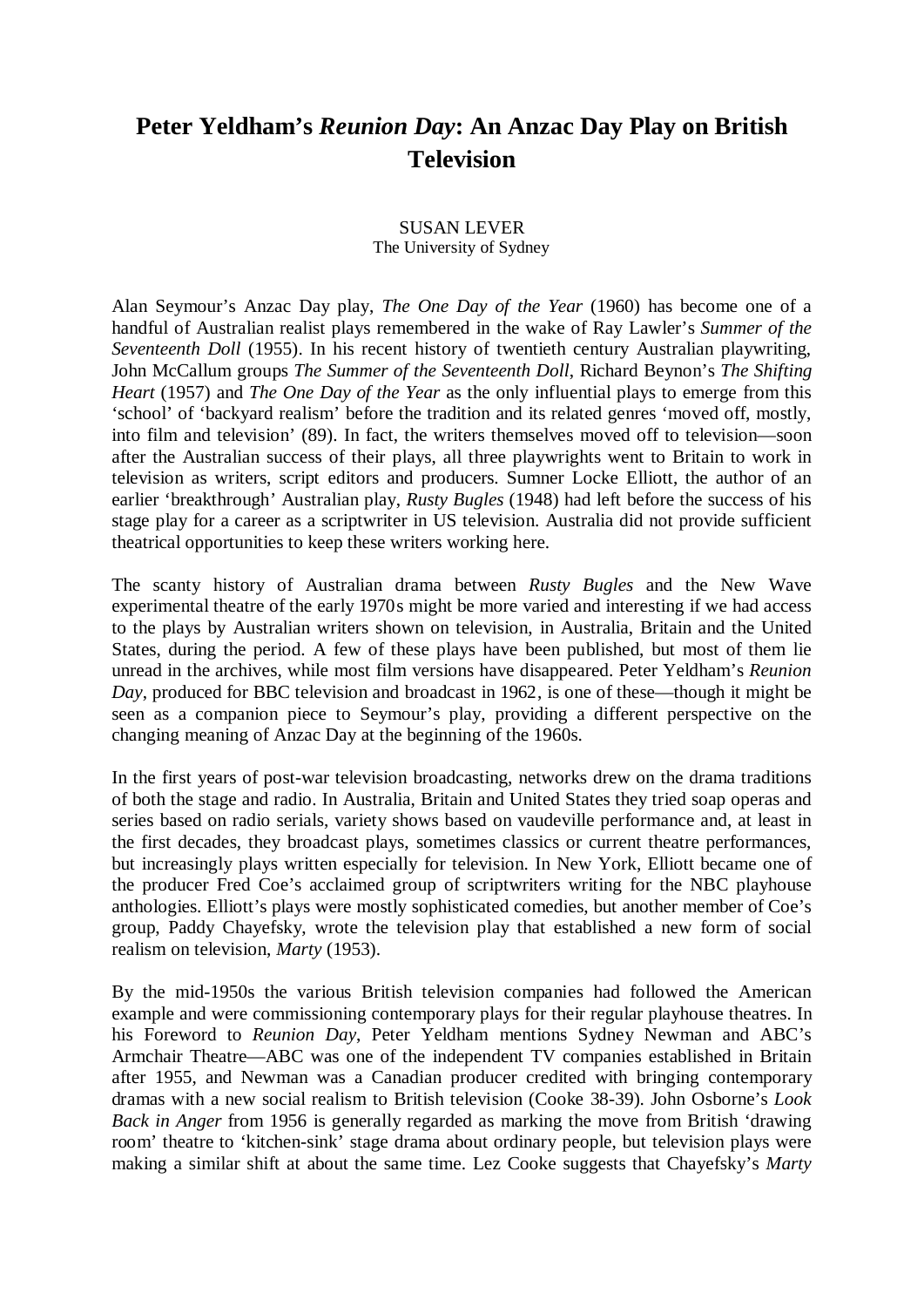and Ted Willis's *Woman in a Dressing Gown* (made for Associated Rediffusion, 1956) predated the move to naturalistic stage dramas about 'ordinary people' (37). Jason Jacobs explains that a restrained 'intimate' style of performance and a contemporary, topical subject focusing on working class people became the hallmarks of early British television drama (7).

Many Australian writers, like their actor compatriots, travelled to Britain in the 1950s and 1960s to take advantage of the expanding opportunities on British television. Peter Yeldham, already well-regarded as a radio dramatist, left Australia in 1956 when he realised that Australian prospects for television drama would be limited. Within a few years, he had established himself as a television writer in Britain, with more than a dozen single plays produced by ITV and the BBC for their various playhouse anthology series. As well as some script writing for series such as *No Hiding Place* and *Probation Officer*, Yeldham wrote several successful stage plays (including *Birds on the Wing* 1972*)* and scripts for films (such as *The Comedy Man* 1963) before returning to Australia in the late 1970s. Over the years, his writing output has been so vast that he might be regarded as one of the most significant dramatists of post-war Australia—undoubtedly more people have seen his television dramas than the work of any Australian stage playwright. But his work has hardly penetrated the record of Australian drama, partly because of the ephemeral nature of television and the spread of his career over two hemispheres. With no awareness of Seymour's play, he wrote *Reunion Day* in 1961 as a commission for the BBC. It was filmed in the BBC's Birmingham studios in December 1961 with a cast of mainly Australian actors, including Ray Barrett (Tim), Ron Haddrick (Dave), Madge Ryan (Grace), Ken Wayne (Jack), Reg Lye (Carmody) and Nyree Dawn Porter (Judith). A Canadian producer, Alan Tilvern, played Colin Bailey, with Jerold Wells as Greg Porter and Frank Leighton as Jerry Grant. Patricia Conolly played Val and Lyn Ashley played Kitty.



Figure 1. Peter Yeldham (centre in doorway) with the director Vivian A. Daniels (standing, second from left) and cast of *Reunion Day* on the set for the Rubins' home.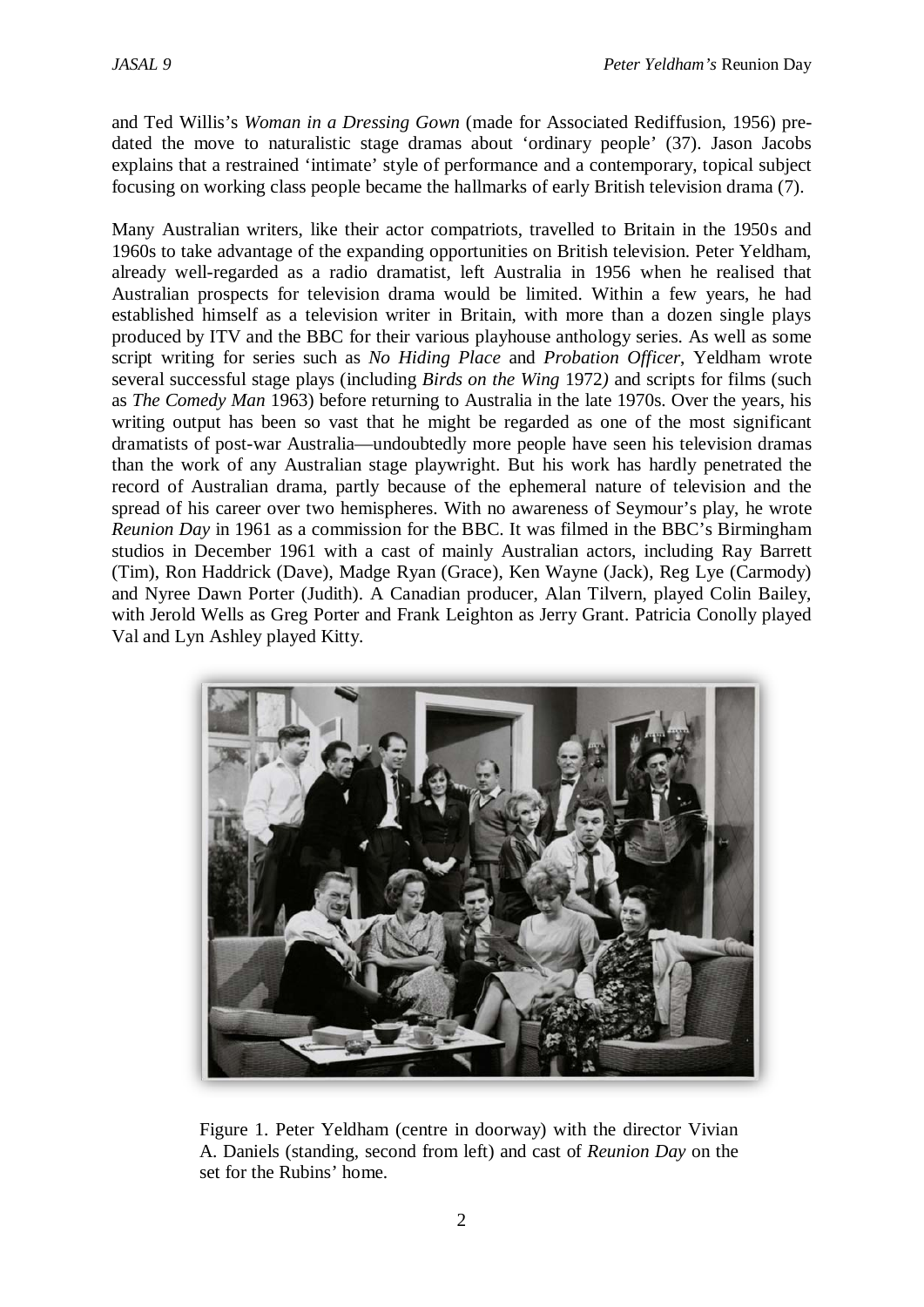*Reunion Day* does not have the generational focus of Seymour's Anzac Day play. *The One Day of the Year* invokes the Gallipoli legend and traditional class divisions (Marrickville versus the North Shore of Sydney); its chauvinistic and xenophobic Second War veteran, Alf, is a disappointed man, deprived of education and reduced to driving a lift for a living. Yeldham's play concentrates, instead, on a group of Second World War veterans and their lives in prosperous Sydney. It gives a sense of the contemporary energy of post-war Sydney, where returned servicemen, still in their early forties, were making the most of business opportunities. *Reunion Day* is not so much a critique of attitudes to Anzac Day or misguided patriotism, as a chance to consider the new values of a thriving post-war Australia. His Anzac Day reunion brings together a publican, a real estate manager, an insurance salesman, and other men engaged in unspecified business activities. These men are part of a socially mobile society with opportunities for material success—as Dave Rubin tells Tim Anderson, 'There's plenty of chances here.' As opposed to the class stereotypes in Seymour's play where officers live comfortably on the North Shore, it is the officer, Tim Anderson, who has not been able to adjust to peacetime Australia. In contrast, the 'worst soldier' in the regiment, Greg Porter, has achieved the Australian dream of owning a pub, and the man who 'cracked up' under the pressure of war, Dave Rubin, has become a successful real estate agent.

We see three of their homes: Dave's stylish modern North Shore home (all carpets and glass), Jack's western suburbs bungalow, and Col Bailey's flat close to the city. And we meet some of their women: sophisticated Judith Rubin, hard-working Grace Hudson and her mother, the easygoing prostitute Val, and Greg's daughter Kitty. The main action occurs in a private bar on the first floor of Greg's city pub—a relatively quiet place for discussion, though we occasionally hear the noise from downstairs in the crowded public bar where the artillery men are meeting.



Figure 2. Ron Haddrick as Dave and Nyree Dawn Porter as Judith.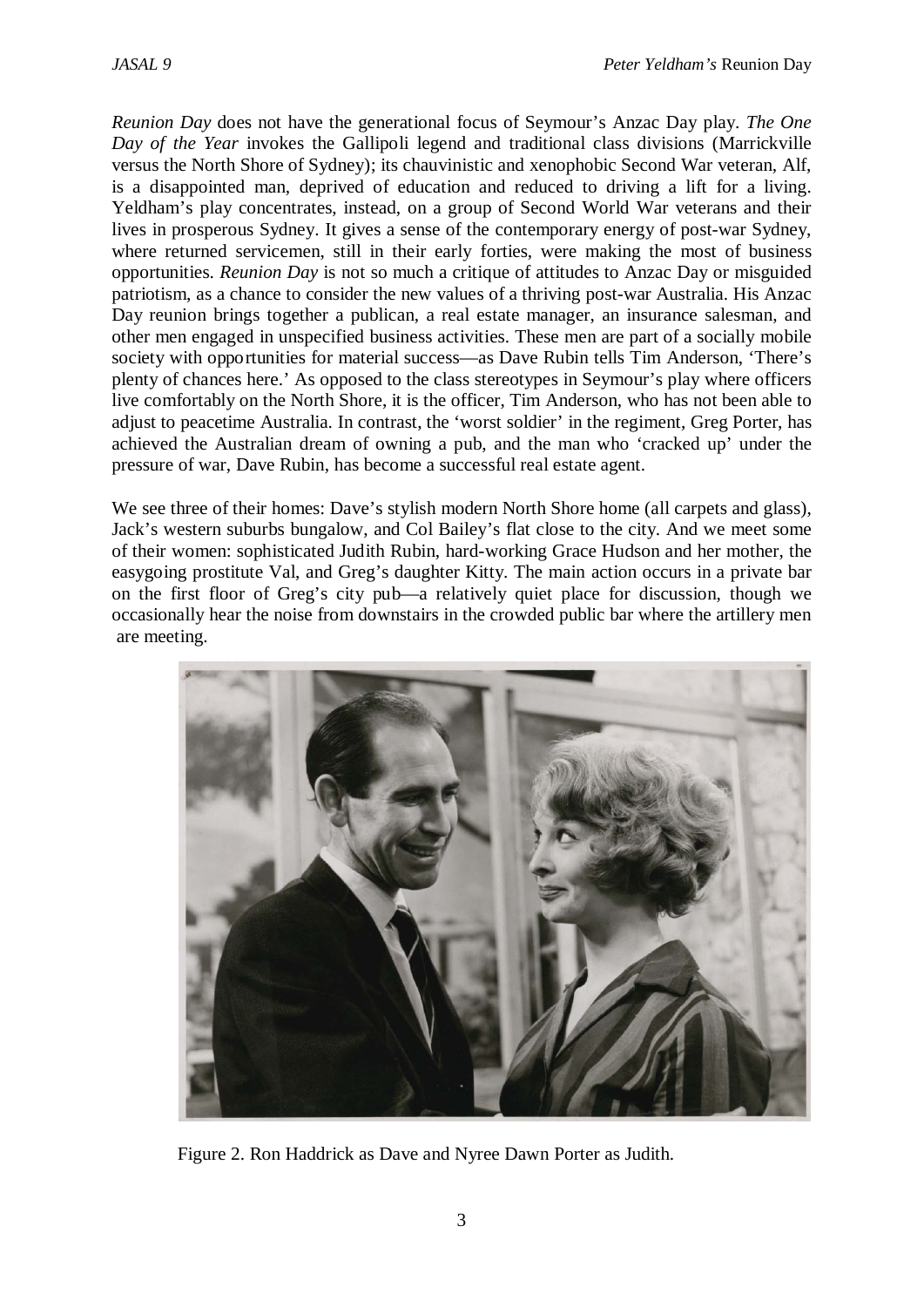The most surprising element in the play may be the decision to make one of its central characters Jewish. Yeldham's stage directions make it clear that this should not be obvious to the audience until the men begin to make half-joking references to Dave Rubin's success. The play first establishes Dave's generosity and comfortable life when Jack tells Grace about his modern house and his hospitality the year before. We see Dave's easy relationship with his wife—he is clearly good-humoured, reflective and intelligent. The first indication of his background comes when he leaves the bar to meet Tim, and Jerry adopts a 'stage Jewish' accent (possibly based on Roy Rene's Mo) referring to Dave as a 'yid' and 'one of the tribe'. But the others react quickly to shut this performance down, insisting that Dave is 'one of us, too'—mateship is more important than difference.

In the park outside the pub, Tim manipulates Dave into offering him a job as well as cash to keep him going. Back in the pub, the audience shares Dave's knowledge that Tim is shouting the bar with his money. When Tim begins to mock Dave as his new 'boss', the others automatically add their joking comments, culminating in Jack's unthinking reference to 'a pound of flesh'. The men's earlier refusal to tolerate Jerry's Jewish jokes indicates a resistance to anti-Semitism, but they have had more to drink by this point and have been goaded by Tim. Still, there is a conscious silence after Jack's comment.

Dave responds to Jack with a clear statement of the limits of Australian tolerance of difference. He distinguishes between anti-Semites and 'good blokes' like Jack who would not offer a conscious insult but find themselves mouthing clichés (admittedly Shakespearean):

I know Jews are supposed to be sensitive, but I'm one of the tough ones. Once in a while some kid tells my boys at school that they killed Jesus Christ, and that hurts. But the rest doesn't matter. It's not what you said, Jacko.

The men ignorantly follow Tim's lead in mockery and these clichés say themselves, once the banter starts.

In a sense, Jack serves as the 'average' Australian in this play, with fundamentally fair instincts but led by his ideas of mateship to join in the banter or go along with Col's suggestion for a night on the town. He still admires Tim Anderson, and cares for the mateship he shared with the other men. He is so appalled by Dave's rejection of the mateship in the bar that he strikes him. And, at the end of the play, when the others have all walked away from Tim in disgust, Jack takes him home.

The audience is made aware of Jack's changing attitudes as the day unfolds. At the beginning of the play, he resents the constrictions of married life in the suburbs. As Grace comments, he is one of the men who feel cheated by middle age, 'with mortgages on their backs, and families to tie them down'. We watch him observe the shifting relationships between Dave and Tim, attempting to maintain a friendship with both of them—though he gives up on Col. He brings Tim home, because he recognises that he is 'sort of middle aged and lost' and remembers that he was once 'a real man, and we loved him'. But he also visits Dave and absolves him from guilt about his breakdown, declaring it was in 'another world'. Jack's notion of mateship has become more genuine and compassionate than the cheery fellowship in the bar. It can even include his wife.

Tim serves as an antagonist, disrupting the good-natured banter among the men and testing their allegiances. All of them ultimately align themselves with the present, refusing to revert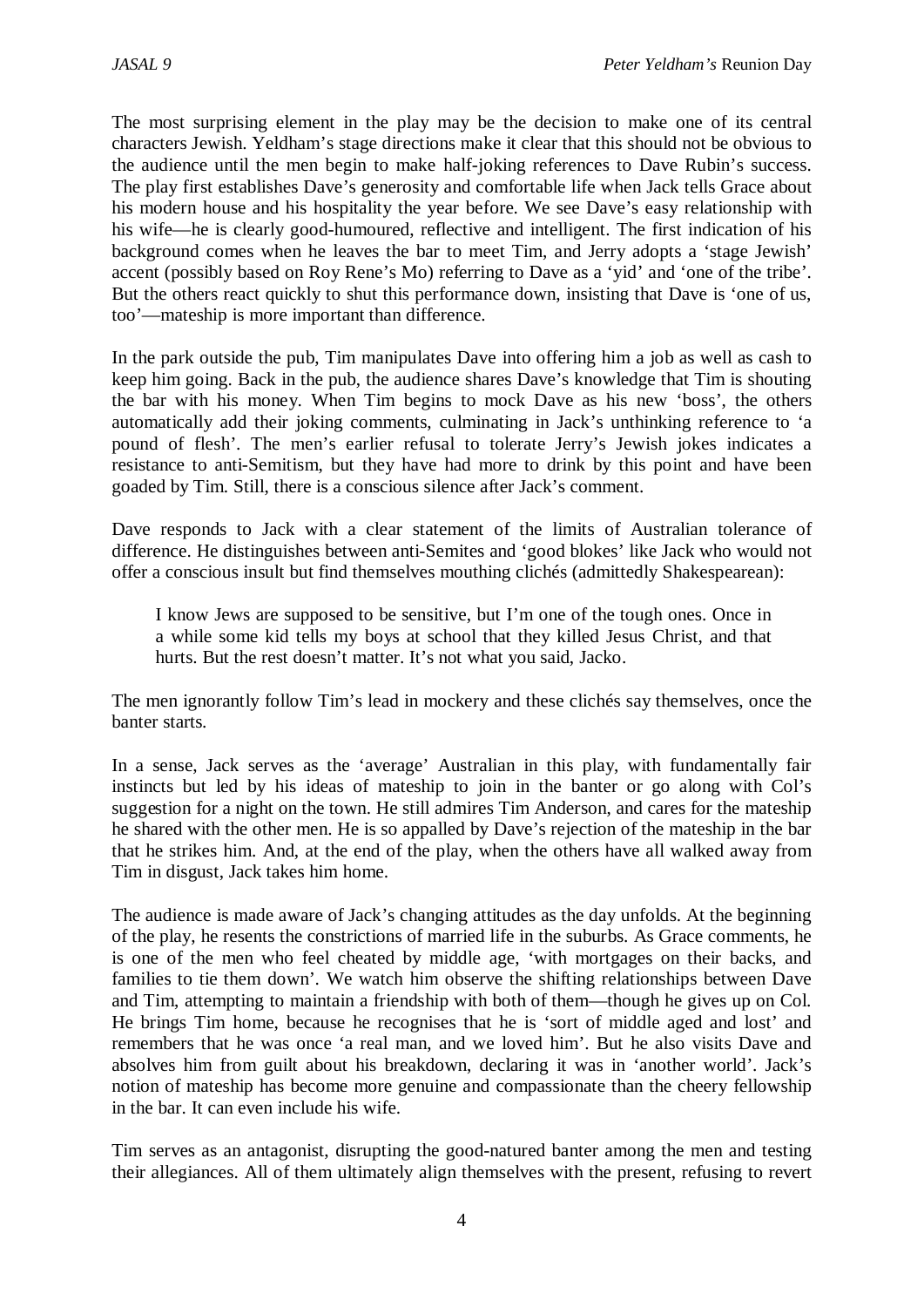to their former relationship with Tim once he breaches the mateship code by telling them about Dave's breakdown. Yet, Tim is no villain; his attempts to manipulate the others are the desperate manoeuvres of a man who has failed. He has flourished in war, but feels rejected by peacetime society: 'It's a dirty word, the war, when it's all over. People don't want to know.' We are invited to share Jack's sympathy with him, just as we share Jack's concern for Dave in the last scene. The play is even-handed and sympathetic to its characters.



Figure 3. Ken Wayne as Jack, Madge Ryan as Grace, Ray Barrett as Tim.

The play, then, might be read as promoting a simple message about the need for masculine maturity in modern urban Australia. Like Lawler's *Summer of the Seventeenth Doll* it rejects the dream of Australian mateship and masculine adventure for the more mundane life of the city. Grace's memory of the Victory March of 1945—'they were like Gods—so young and straight and tanned'—recalls Olive's image of the canecutters in *The Doll*—'eagles flying down out of the sun' (Lawler 48). But *Reunion Day* never mocks the soldiers' achievements. They have survived the full six years of war, including Tobruk and New Guinea, and the brief reference to the battle of Finschafen makes it clear they've faced terrifying situations. When Carmody asks them 'Who won the war?', they have some right to answer 'We did'. If there is any questioning of Anzac Day as an institution it is gentle. These drinking men are not the pathetic drunkards of Seymour's play, and the comic drunk performance of Carmody remains light-hearted as its more threatening possibilities are averted ('We wouldn't have taken his money—it was a gag').

*Reunion Day* is more interested in character observation, and the shifts in the relationships of the men meeting in the bar, than in a didactic message. It is a play with no melodramatic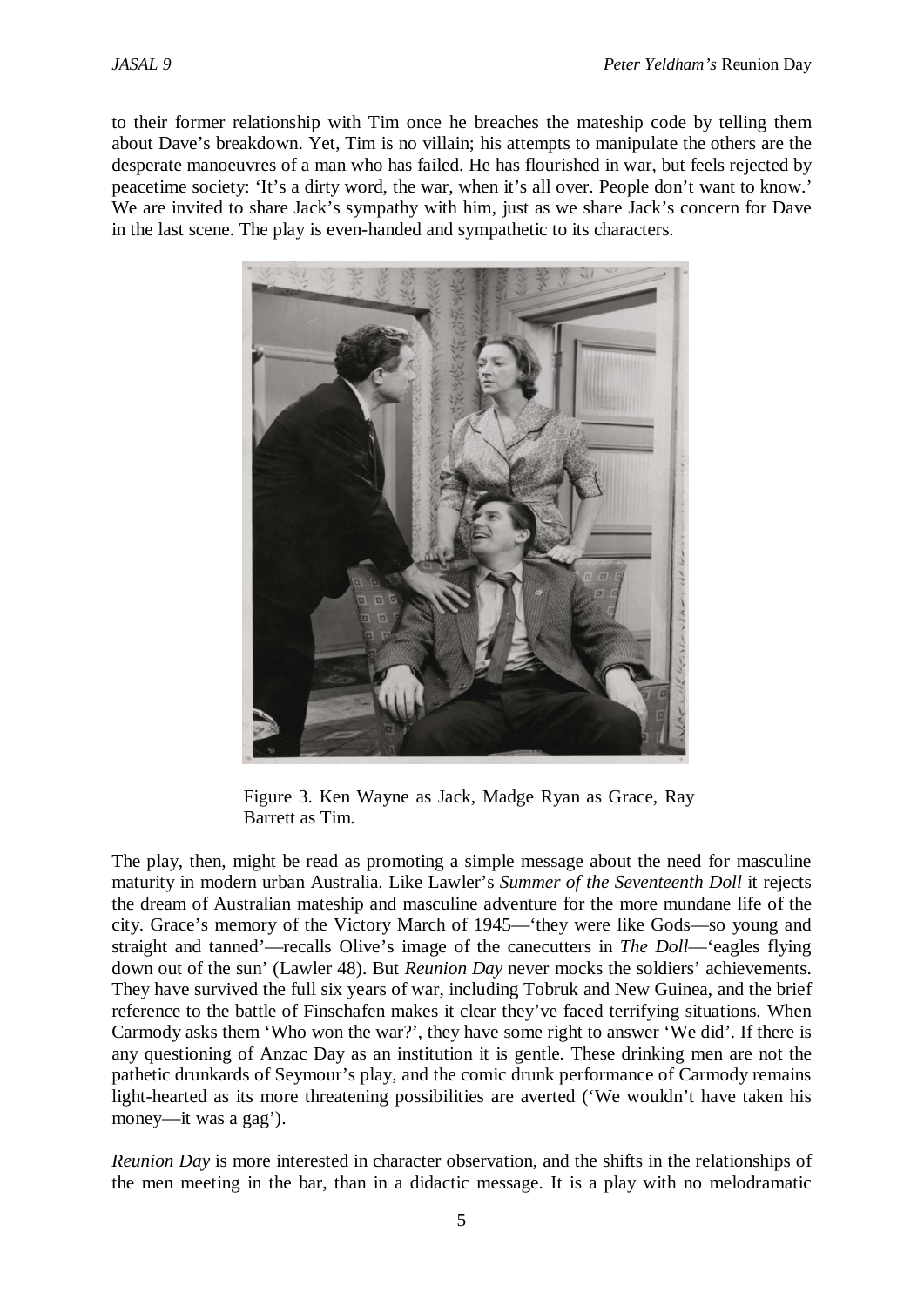moments or extreme passions, exemplifying the qualities of television naturalism of its period. John Caughie argues that this naturalism emerged because television was still seen as a writer's medium where the writer was encouraged to see the technology as a 'neutral relay' (100). This naturalism retains some of the principles associated with Zola's 'scientific' approach to fiction, in that it observes ordinary life with a discipline that resists judgement. The play doesn't argue a case, or set up a debate. It is left to the audience to recall the devastating treatment of Jewish people during the war, and to note the ironies of anti-Semitism among those who fought it. The audience must register the difference between calling Greg a 'profiteering old publican' and accusing Dave of being obsessed by money. Yeldham makes no fuss about it.

The play's strengths lie in what Caughie insists is a particular television mode of naturalism—not an accident of the technology but a self-conscious form of art derived from the literary naturalism of the nineteenth century. This kind of realism works by ironic juxtapositions and understatement, rather than the deliberate argument about social justice we associate with social realism. While, as Dave tells Judith, 'nothing important' happens in the play in the sense of nothing improbable or out of the ordinary (if we discount the miracle of Carmody's tightrope walking), the writer gives the characters credible and amusing dialogue while implying a more serious level of interaction. It is up to the audience to notice the ironies and the subtle shifts in relationships.

The men in the bar speak a slangy banter that is realistically banal, a matter of shared jokes and sayings rather than exaggeration. The humour is maintained almost to the point where the play might appear a comedy until the power manoeuvres beneath its surface become obvious. Jerry's impersonation of a Jew is not funny; Tim's jokes about the boss have an edge of malice. Carmody's entrance allows for some broader physical humour but his drunken vulnerability makes us aware of potential threat. At the time that *Reunion Day* was written and produced, Harold Pinter was beginning to bring sinister elements to such ordinary encounters in his stage plays (*The Birthday Party,* 1958; *The Caretaker,* 1960) but this play ultimately refuses such possibilities as Yeldham works within the limits of the ordinary. The scene where Jack makes coffee demonstrates how much Yeldham can draw out of the ordinary domestic moments—it's clearly a new experience for Jack and Grace watches in wonder, though he's just making it with instant powder and hot water. The conciliatory gesture is clear.

Like the people watching *Reunion Day* on television, its characters are not given to excesses of expression or behaviour. In Yeldham's foreword to the script he imagines his audience sitting in their armchairs 'at the mercy of interruptions from the telephone, the children, or friends coming to call'. In the play itself, the newsreel clips remind the audience that they, too, might watch such a march on television, as Grace and her mother intend to do (even in Seymour's play, the characters have hired a television in order to watch the Anzac Day march). The play offers its audience the experiences of ordinary people like them (though Australian) and invites them to recognise something of their own lives.

On paper, the script may seem little different from the stage dramas of its time. Certainly, it appears remarkably confined in set and characters by the standards of today's television. There are no outside broadcasts. Newsreel footage of the homecoming from war and the Anzac Day march, a few more sets than usual in realistic stage dramas, and the call for close ups at moments of tension are the only clear signs that it was designed for television rather than the stage.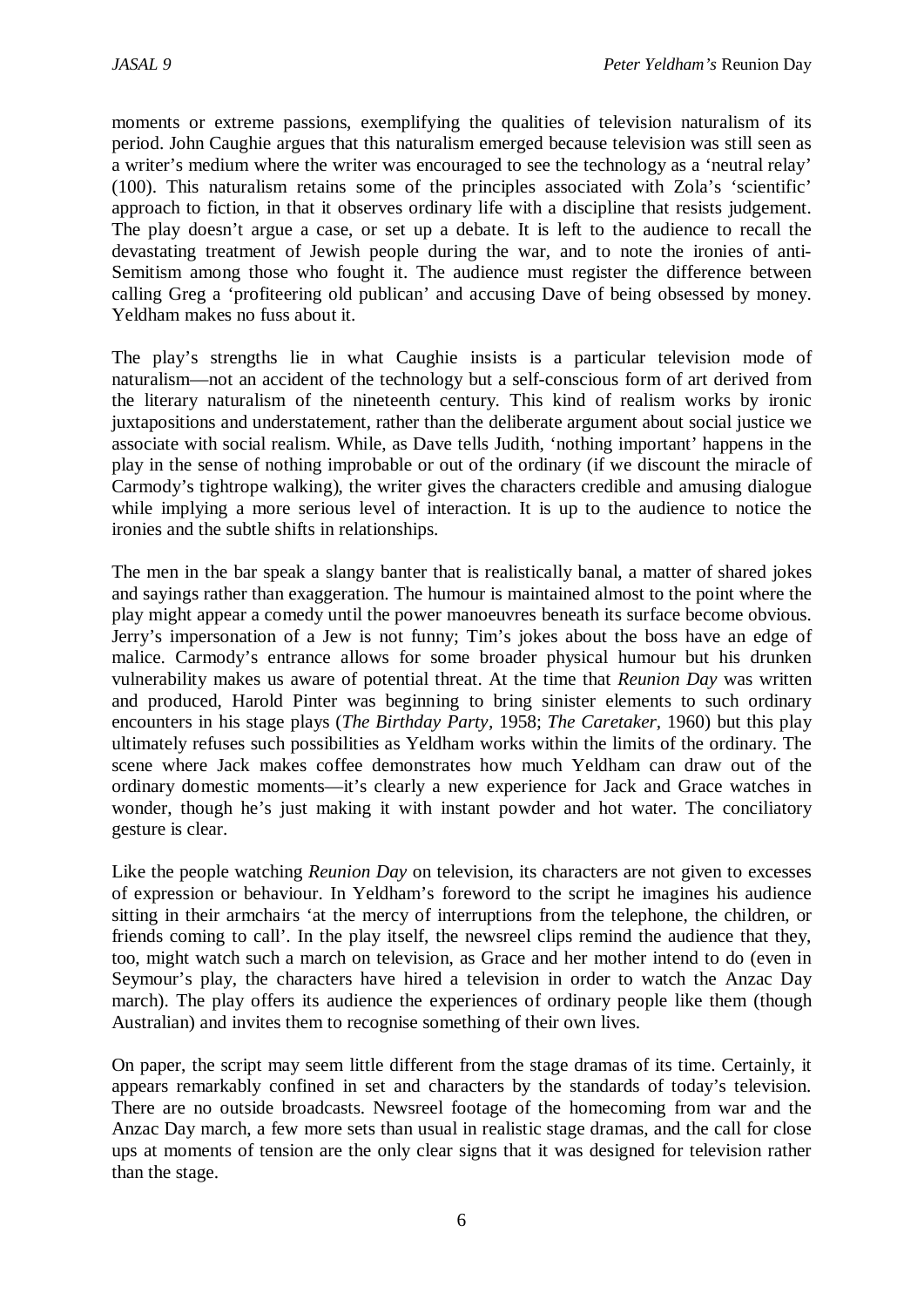Without the film version of the play, we can't know what the actors made of their moments of close-up intensity. We can't see the manner in which Jack strikes Dave, or Dave's physical response beyond that 'faint smile'. Carmody's extraordinary ability to walk a tightrope might seem a production challenge for any stage version; presumably the television cameras allowed for some visual tricks. A photograph of the production shows the men holding Carmody upside down while he drinks a beer with the help of Greg, so it seems that there was some business with Carmody beyond the script. We can only imagine the kind of ambivalence Ray Barrett would bring to the part of Tim, and the control that Ron Haddrick would give Dave.



Figure 4. Reg Lye as Carmody is upended by other members of the *Reunion Day* cast.

In the context of British television history, *Reunion Day* serves as an example of the kind of single plays produced during what Caughie calls a transition period in drama—between Sydney Newman's commissioning of original social realist plays from 1956 to Troy Kennedy Martin's attack on television naturalism in 1964. During this time writers were regarded as the primary creators of television drama and they generally adopted a naturalist approach in style and subject matter. Kennedy Martin and his supporters called for a more director-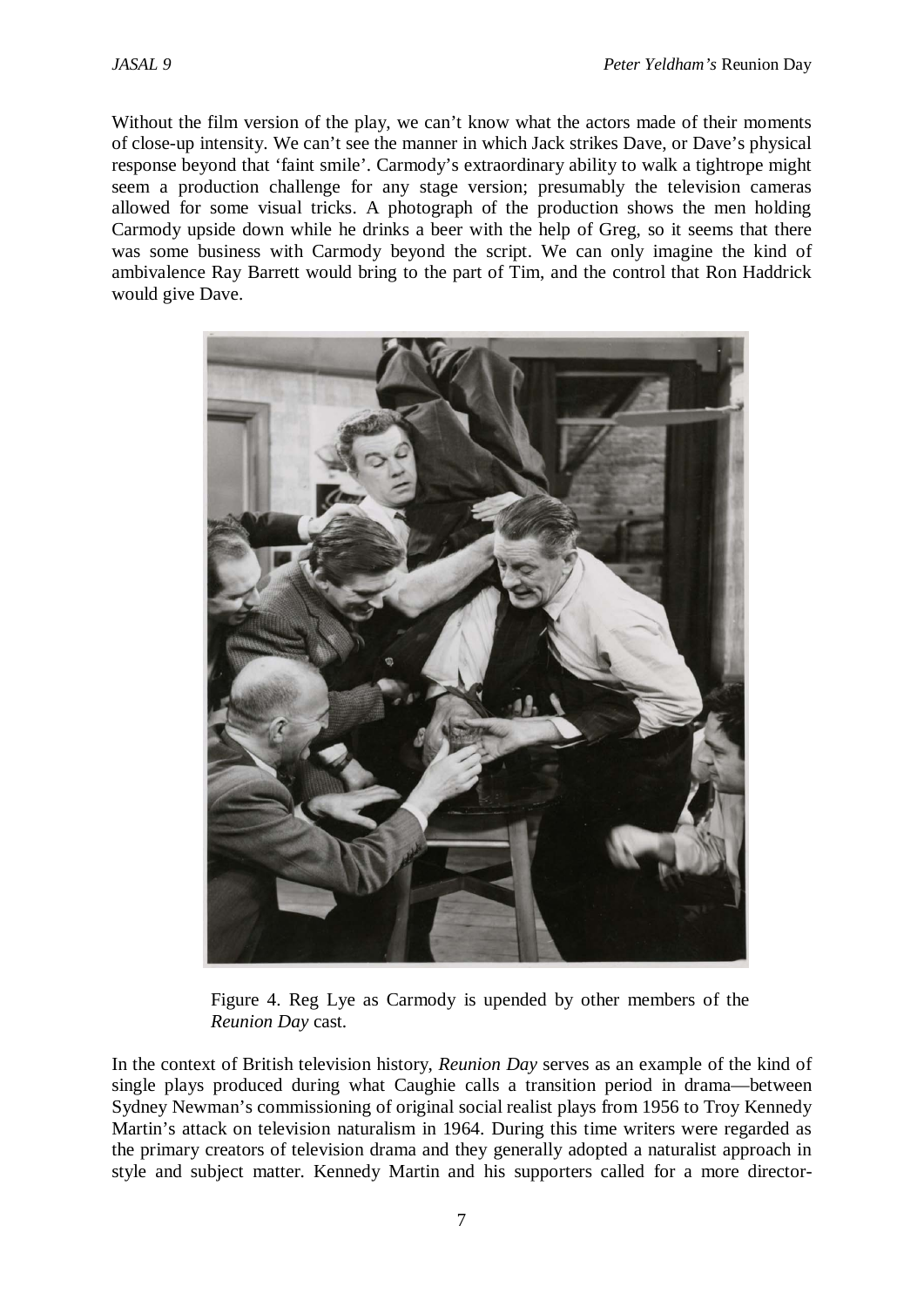centred drama though, and as Caughie notes, the revered British dramas of the late 1960s and 1970s, such as *Up the Junction* (1965) and *Cathy Come Home* (1966) developed the naturalist modes into a kind of documentary realism or 'progressive realism' (105). Yeldham's play demonstrates that Australian subjects were not beyond the range of British naturalism.

In Australian discussions of drama, naturalism has long been dismissed as retrograde, conservative and anti-modernist. Television drama has hardly been taken seriously as part of Australian drama history, so we have little sense of the shifts in approaches to writing for television over the years, and, despite sporadic attempts to produce serious television drama, Australian television realism is generally associated with melodrama or soap opera. In the absence of any serious consideration of Australian television drama of the 1960s, Jack Hibberd and other New Wave dramatists were forced to attack *The Summer of the Seventeenth Doll*, a play from 15 years earlier, as an exemplar of the limitations of the Australian version of naturalism they were rejecting. Though landmark British television plays such as *Cathy Come Home*, Peter Watkins's *Culloden* (1964) and John Hopkins's *Talking to a Stranger* (1966) were seen on Australian television soon after their production, writers in Australia had little opportunity to emulate them. By contrast, Caughie, Cooke and Jacobs demonstrate that since the early 1950s there have been ongoing arguments in Britain about the aesthetic of television drama. Caughie argues that far from reactionary and antimodernist, the naturalist plays of the 1950s and 1960s were a function of a modernist sensibility, co-existing with the experiments of Brecht and Beckett, and with clear links to the theatrical work of Pinter (who also wrote television plays). In Australia we have only a few naturalist plays to consider from the period so that one tradition of serious drama, co-existent with European theatrical experiment, has been neglected in Australian drama history. *Reunion Day* offers an example of this naturalist tradition on television, from a period when writers were given a central place in the creation of serious television drama.

In the event, the play was never seen on Australian television. According to Yeldham, Sir Frank Packer's Channel 9 bought the Australian rights to show the BBC film, but Packer then decided not to show it on Australian television on the grounds that it might offend the RSL. By contrast, a German television company broadcasting from Cologne bought the script and produced a German-language version which it broadcast several times. The Germans were particularly interested in the central role of an Australian Jew and asked Yeldham to develop Dave Rubin a little. Yeldham later wrote a foreword (published here with the play) when the German version was published in the magazine *Rundfunk und Fernsehen* in 1963. So far as Yeldham knows, no copy of the film, in either its British or German productions, is extant.

*Reunion Day* also belongs to an Australian tradition of playmaking about the memory and meaning of Australian war experience. In the 1930s, Sydney Tomholt's *Searchlights* and Edgar Holt's *Anzac Reunion* imagined the return of the First World War dead to speak to the living. Veronica Kelly argues that the spiritualism of these plays expresses the national need for mourning the absent dead, also evident in the building of elaborate war memorials. Tomholt's and Holt's plays develop from these sites and rituals of mourning—the vast War Memorial in Melbourne in *Searchlights*, and Anzac Day in *Anzac Reunion*. In *Anzac Reunion* a survivor of the war is visited by his four dead mates who ask him whether the world is a better place for their deaths, and he must tell them: 'They are preparing for a more horrible war than ours' (225). The plays written after the Second World War offer a more materialist and robust view of the world, perhaps reflecting the relatively light casualties and damage to Australia during that war—and the booming post-war economy.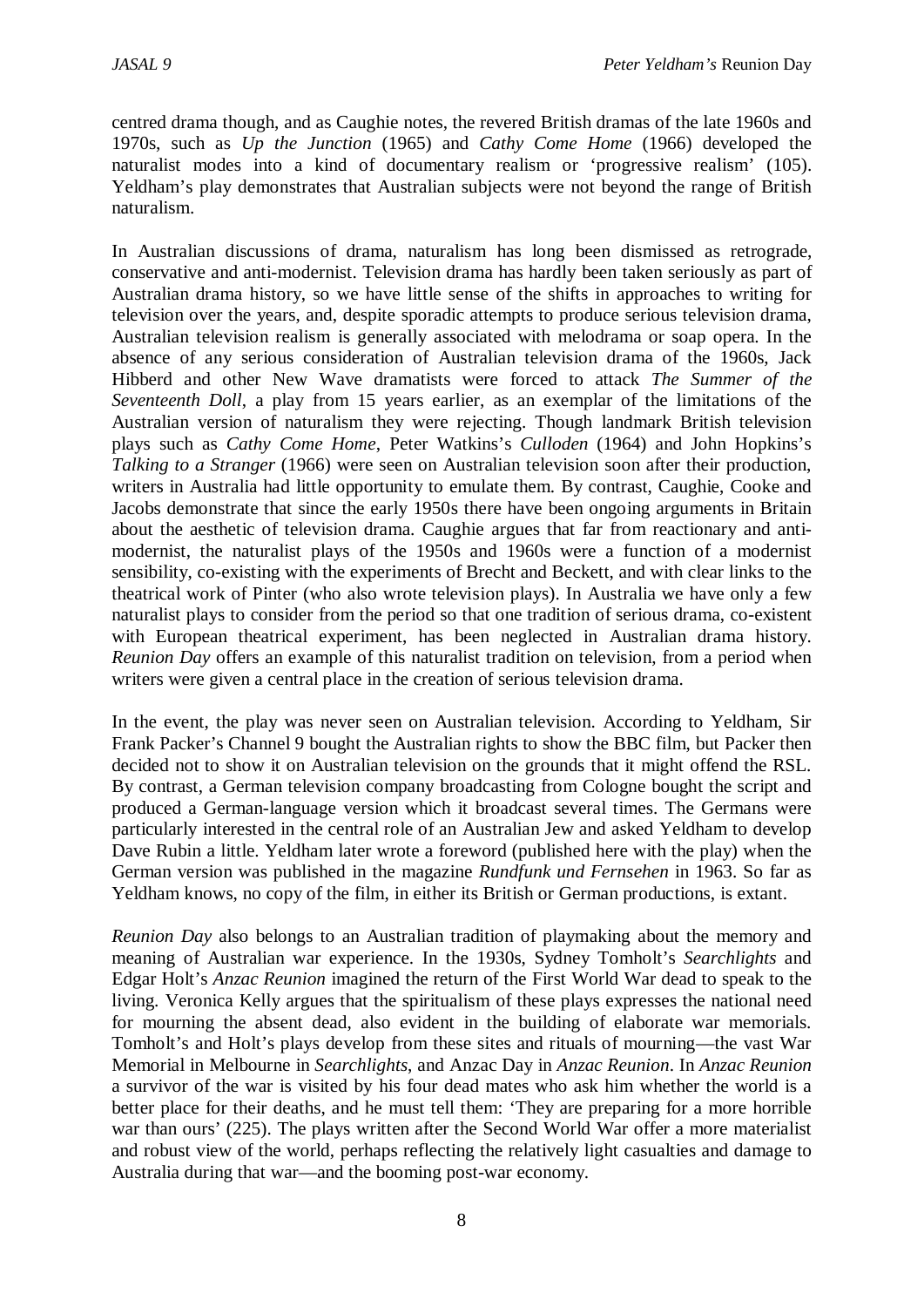In this quite different context, Seymour's play can address the burden of Anzac Day for a younger generation and question the values behind it. Yeldham's play about war veterans does not mourn the dead, but rather it relegates the war experience to the past in the interests of the future. Naturalism, then, might appear the appropriate style for this moment in Australian history. More recently, John Doyle's six-episode television series *Changi* (2001) uses the reunion idea to consider the experiences of survivors of imprisonment by the Japanese, and in doing so he adopts some of the postmodernist strategies associated with the British television writer Dennis Potter.

As well as these plays associated with reunions, two of the finest Australian plays—Elliott's *Rusty Bugles* and John Romeril's *The Floating World* (1974)*—*consider the experiences of the Second World War*.* A partial performance of *Rusty Bugles* by Sydney's New Theatre several years ago demonstrated how close its supposedly naturalist depiction of the experience of war—as an anti-heroic, mind-numbing waiting for nothing to happen—was to Beckett's *Waiting for Godot* (1955). Of course, recent reconsiderations of Beckett suggest his play may have as much to do with his war experiences in France as with the universally absurd condition of humankind. *The Floating World* observes a Second War veteran break down from the memories of his Burma railway experience, while adopting a mix of popular and serious theatre forms to establish its different levels of reality.

Yeldham's play adds to this tradition, referring to men who fought and survived the war, rather than the 'chockos' of Elliott's play or the prisoners of the Japanese in the plays by the younger generation of writers. True to its naturalist form, *Reunion Day* presents characters who share the experiences of the majority of Australian Second War veterans of fighting, surviving and 'winning' the war, rather than the extremes of suffering that more recent plays prefer to remember. Taken together these plays map the shifts in Australian dramatic styles over the years, from the mix of realist and 'spiritualist' elements in the 1930s, through the naturalism of the postwar decades to the more experimental theatre after the 1970s. Plays written for television such as *Reunion Day* and *Changi*, but also Cliff Green's *Mud Bloody Mud* (1985) about the New Guinea campaign, deserve to be included in this history, and they, too, display interesting engagements with dramatic form.

Biographical accounts indicate that Lawler and Seymour each wrote some original screenplays for British television, though they mainly adapted literary classics or worked as script editors (Alomes, Fitzpatrick). Sharon Clarke lists more than twenty original television plays by Elliott for the American CBS and NBC networks in the 1950s, before he decided he could never live in California and turned to writing novels (1996, 257-260). Yeldham's website lists a host of other original television and stage plays, as well as film screenplays. There are clearly many original plays by these Australian writers currently inaccessible to readers, let alone for viewing.

After his return to Australia, Yeldham became best-known for his adaptations of literary classics (including *Ride on Stranger*, *The Timeless Land* and *1915*) for the ABC. He wrote original screenplays for *Tusitala* (1986) about the last years of Robert Louis Stevenson, and *Captain James Cook* (1987) so that his work has become associated with the presentation of Australian literary and historical heritage on television. In retrospect Yeldham regards the era of single television plays as 'the best period of television' [\(http://www.peteryeldham.com/web/pageid/1008,](http://www.peteryeldham.com/web/pageid/1008) accessed 30/9/09).